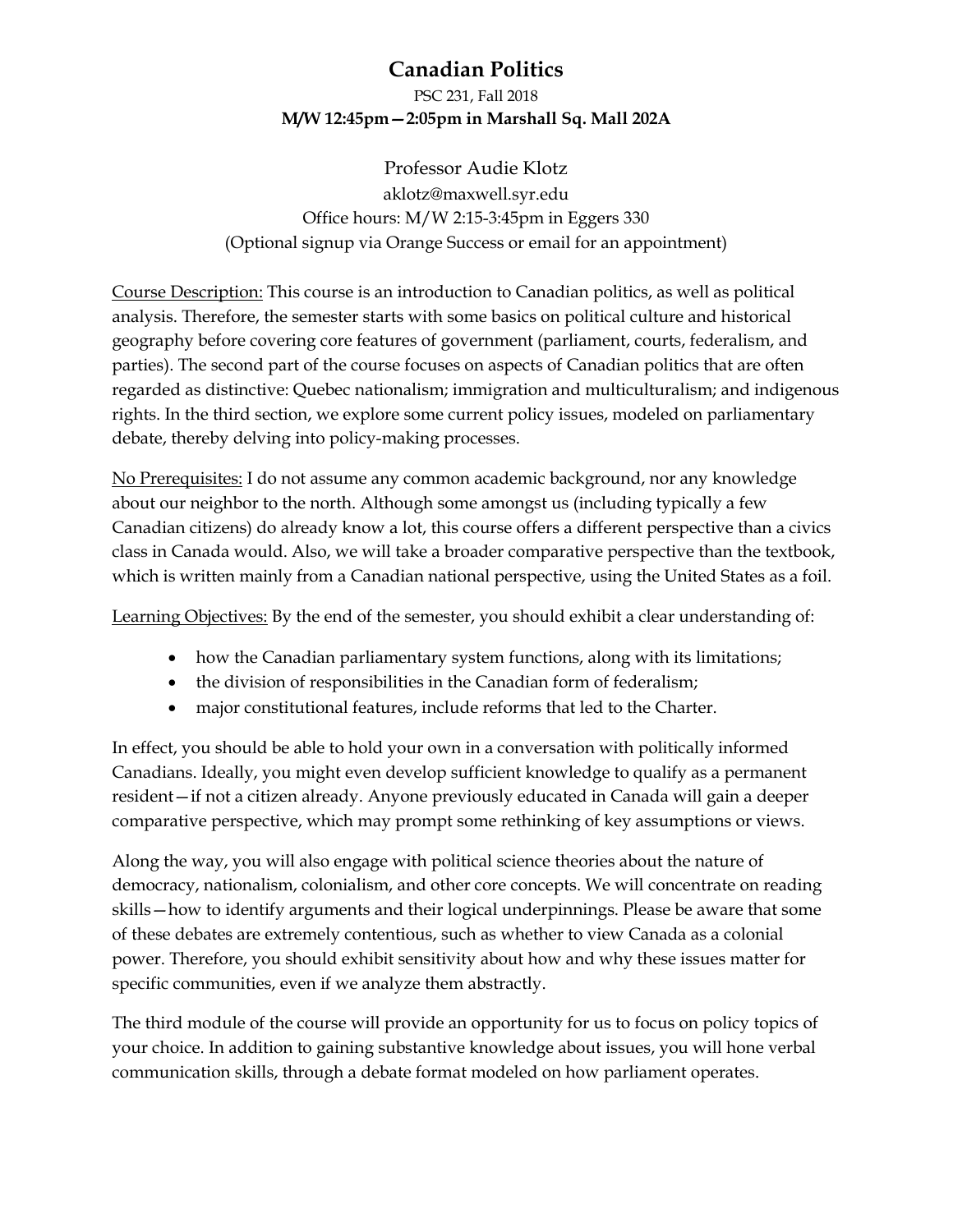Required Materials: We will use one textbook: Kasoff and James, eds., *Canadian Studies in the New Millennium*, 2nd edition (Toronto 2013), which is available (free!) as an e-book through the library or in used paperback at Schine bookstore. All other required materials will be available on Blackboard, in the Assignments folder. The Documents folder contains a variety of additional resources useful for completing assignments, preparing for exams, and general amusement. Also keep up on Canadian news (some links are provided in the Media folder).

I also rely on Blackboard to distribute announcements by email. The University considers your <syr.edu> email the primary means of communication. If you do not regularly use SU email, be sure to set a forward to your preferred address. Email is the best way to reach me outside of class. Catch me after class for quick questions. For detailed questions, please see me during office hours (optional signup via Orange Success). If that's not feasible, make an appointment.

Assignments & Evaluation: Evaluation will be based on: **participation**, which includes attendance, discussion, homework, and in-class exercises; **two** in-class **exams**; and a **policy project**. **Each component is worth approximately 25%** of your overall grade. In determining course grades, I do take into account any significant change in trajectory during the semester.

**Participation (25%):** You will have daily opportunities to ask questions and offer comments. Some sessions may involve group activities. Therefore, you need to be present, both physically and mentally. To avoid distractions, always silence and put away cellphones. I do allow the use of laptops or tablets, but keep in mind that [studies](http://m.chronicle.com/article/The-Benefits-of-No-Tech-Note/228089/) show that handwritten notetaking bolsters comprehension and test scores.

Remember that quantity is not quality, especially when it comes to participation. Everyone can and should ask questions! If you're a shy person, challenge yourself to contribute more often. You might bolster confidence by providing me with some of your questions or reactions in writing before class. Alternatively, if you're naturally talkative, be diligent about listening and responding to others instead of offering opinions. Also, you might wait to raise your hand or not offer a second comment until you've seen that many others have said something.

Keeping up on the reading will help you gain more out of the lectures and other activities. Prepare by identifying the author's main point. Textbook chapters typically aim to provide an overview. With other readings, keep in mind that reports, articles or books are written to expedite the reading process. Start with the main points in the introduction and conclusion, then look for how the subsections substantiate the overall argument. Writing up a brief summary or outline will help. Also consider how one week's readings fit with previous assignments. In-class quizzes may be used as diagnostic exercises.

You should attend every class, ready to participate. However, I understand extenuating circumstances. In accord with SU policies, I will accommodate [Religious Observances](http://hendricks.syr.edu/spiritual-life/index.html) and Athletic or Academic Teams, when you notify me in advance. Register any requests for religious holidays via MySlice at the beginning of the semester. Provide documentation for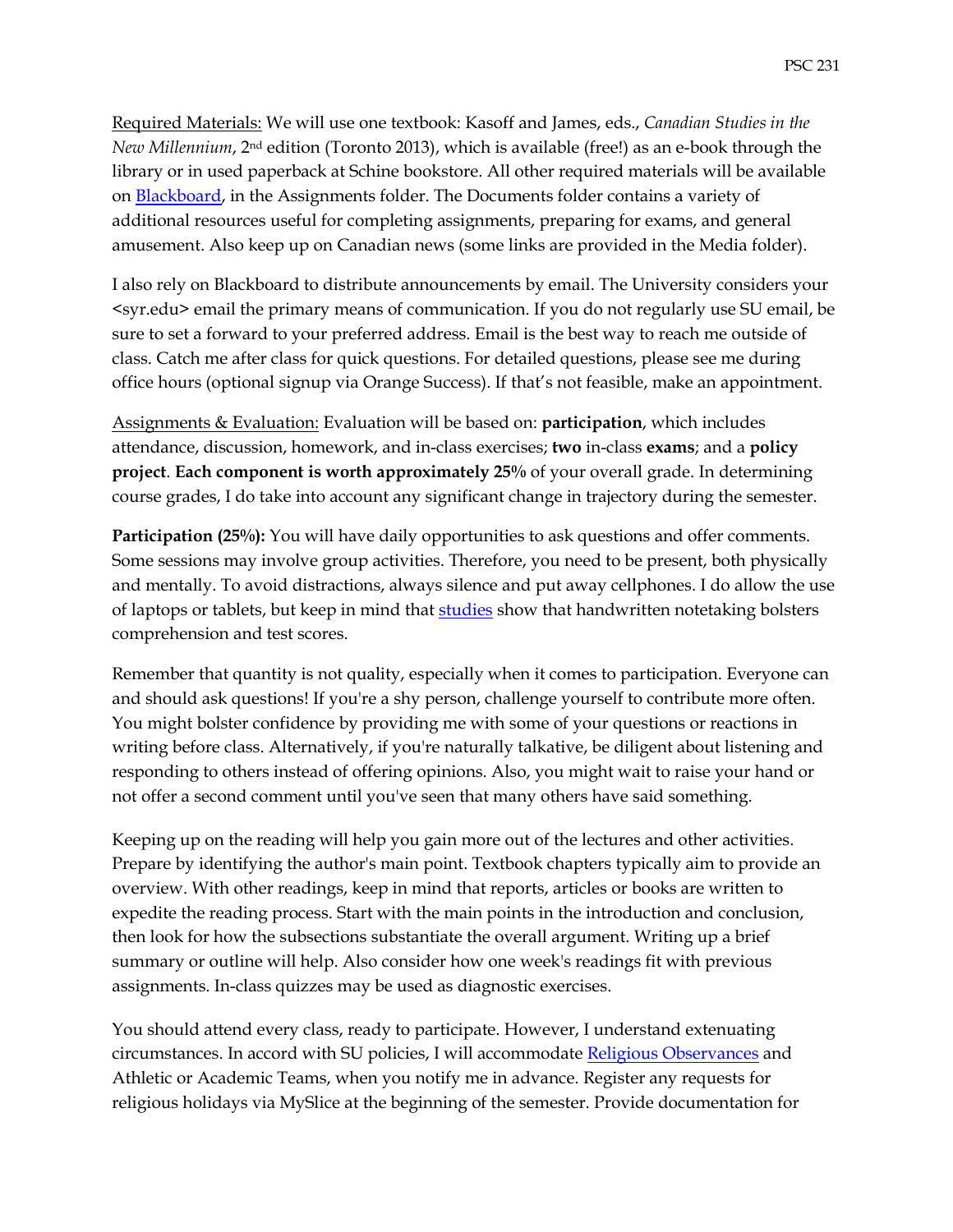Team events prior to any scheduled absence. If you are ill, contact me when possible. For extended illness, provide documentation from a doctor or clinic. To assist those who must miss class, and to facilitate review by all, any PowerPoint slides will be posted on Blackboard. Do not treat access to these materials as a substitute for regular attendance.

**Exams (2 x 25%)**: Two in-class exams will cover readings, lectures, discussion, homework, exercises and current events for the relevant module of the course. These are closed-book exams, but you will be allowed to bring one sheet of notes. Questions will be a mix of multiple choice and short answer. No final exam in December! Ignore the exam date listed in MySlice.

Anyone requesting disability-related academic **accommodations**, such as extended time or an alternative venue for taking these exams, must first register with the Office of Disability Services (ODS), 315-443-4498. After ODS issues an Accommodation Authorization Letter, we can make an appropriate plan. If there are aspects of the instruction or design of this course that result in barriers to your participation or achievement, please schedule an appointment with me to discuss additional strategies.

**Group Policy Project (25%):** In the third part of the course, you will have an opportunity to apply the knowledge gained of Canadian political institutions and key actors through an analysis of a current policy issue. In an informal parliamentary simulation, each of you will join a group representing the Cabinet Ministers of one major political party. Together, the class will choose three current topics for which each party will develop its position. In the last two weeks of class, we will cluster topics for presentations and mock debates. Each group will receive a baseline grade, from which individual grades will be determined. More details will be provided mid-way through the semester.

## **SCHEDULE**

## **Module 1: Canadian Basics**

## Introduction

Canadians and Americans are nearly indistinguishable neighbors, who read the same books, watch the same movies, and sing the same songs. Or are they?

**M 8/27**: overview of the course

**W /29**: Holman and Thacker, "Literary and Popular Culture," in *Canadian Studies* [henceforth *CS*], ch.7.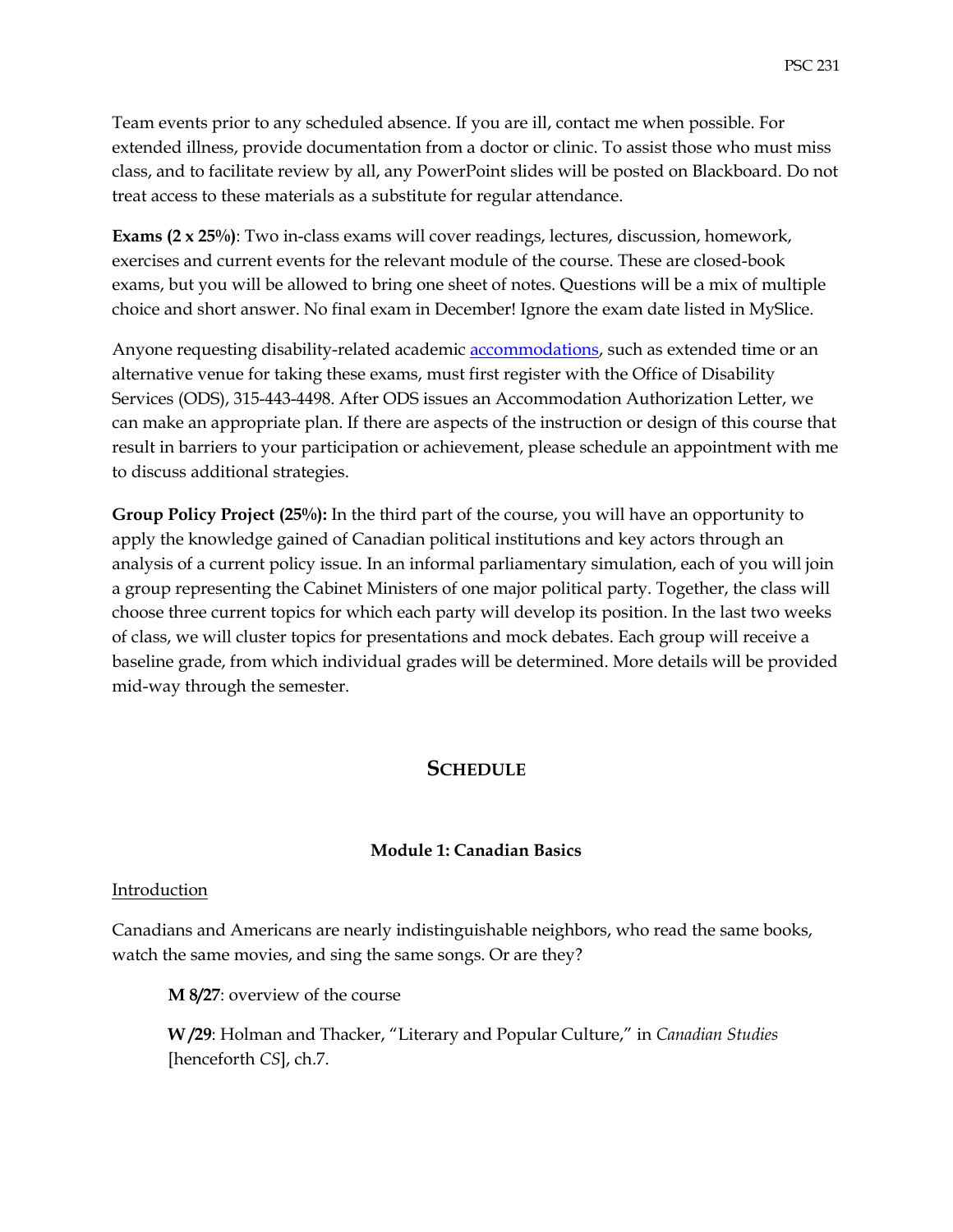## Historical Geography

Like the United States, Canada spans a vast continent between two oceans, and they share a long peaceful border. But do they share a geographical destiny?

**M 9/3**: **No Class** (Labor Day)

**W 9/5**: Broadway, "Too Much Geography?" *CS*, ch.1. Peruse some maps too (BB).

## Political Institutions

The Canadian political system has followed the British tradition of parliamentary primacy but also exhibits features more similar to American-style separation of powers, notably federalism and, recently, a Charter of Rights. Are any of these features inherently more democratic than others?

During these two weeks, we will cover material in slightly different order than chapters 2 (history), 3 (government), 9 (women) and 11 (civil society). I will provide specific pages to read from these chapters prior to each session.

**M 9/10**: Parliament & Cabinet

**W 9/12**: Constitution & Courts

**M 9/17**: Federalism & Provinces

**W 9/19**: Parties & Elections

## Review & Assessment

**M 9/24:** Bring questions to class!

## **W 9/26: Exam 1**

## **Module 2: Distinctly Canadian**

## Quebec Nationalism

What are the origins of Quebec / Québec nationalism, and why does it persist?

**M 10/1**: *Lord Durham's Report on the Affairs of British North America*, ed. C. P. Lucas (reprint of original, Oxford 1912, three volumes), 27-47 (BB)

**W 10/3**: Bélanger and Doran, "Quebec's Destiny," *CS*, ch.6.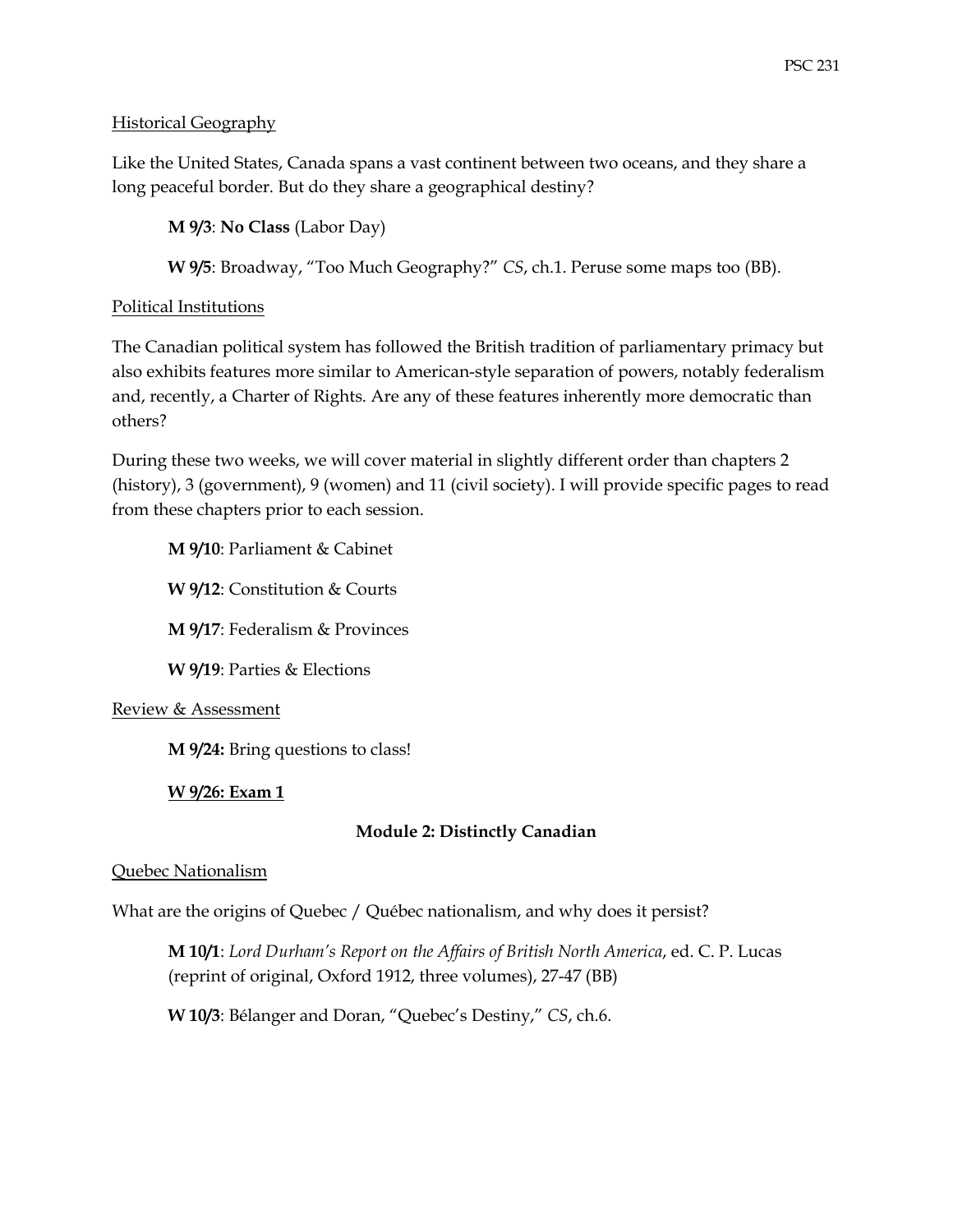**[Canadian Thanksgiving](https://www.officeholidays.com/countries/canada/thanksgiving.php)**! **No class on M 10/8**, in deference to any Canadians going home for the weekend. However, it's actually a provincial rather than national holiday, so there will be a (lighthearted) **homework** assignment for everyone.

Simulation Planning Session on **W 10/10**. Be prepared to "register" for a political party. Also bring suggestions for current issues that might work well for parliamentary style debates.

Immigration & Multiculturalism

Who has migrated to Canada, how well have newcomers integrated, and why? Is Canada exceptional or a model for other countries?

**M 10/15**: Beaujot and Raza, "Population and Immigration Policy," *CS*, ch.5.

**W 10/17**: Bouchard & Taylor report (BB)

## Indigenous Peoples

Who are Indigenous Canadians? What does indigenous "self-government" mean in theory and in practice?

**M 10/22**: David Newhouse, "Aboriginal Identities and the New Indian Problem," in *Canadas of the Mind*, ed. N. Hillmer and A. Chapnick (Montréal: McGill-Queens 2007), 287-299 [BB].

**W 10/24**: Lusztig, "Native Peoples," *CS*, ch.8.

## Review & Assessment

**M 10/29:** Bring questions to class!

## **W 10/31: Exam 2**

## **Module 3: Current Controversies**

We will focus on topics in the news, on the parliamentary agenda, and/or of particular interest to members of the class. Stay tuned, as we will likely have a few additional readings to prepare for debates and might shift the schedule a bit.

**M 11/5**: Kasoff and Storer, "The Economy," *CS*, ch.4.

**W 11/7**: Alm and Burkhart, "Canadian Environmental Policy," *CS*, ch.10.

**M 11/12**: Nord and Smith, "Canadian Foreign Policy," *CS*, ch.12.

**W 11/14:** Parliamentary Agenda & Presentation Schedule Finalized